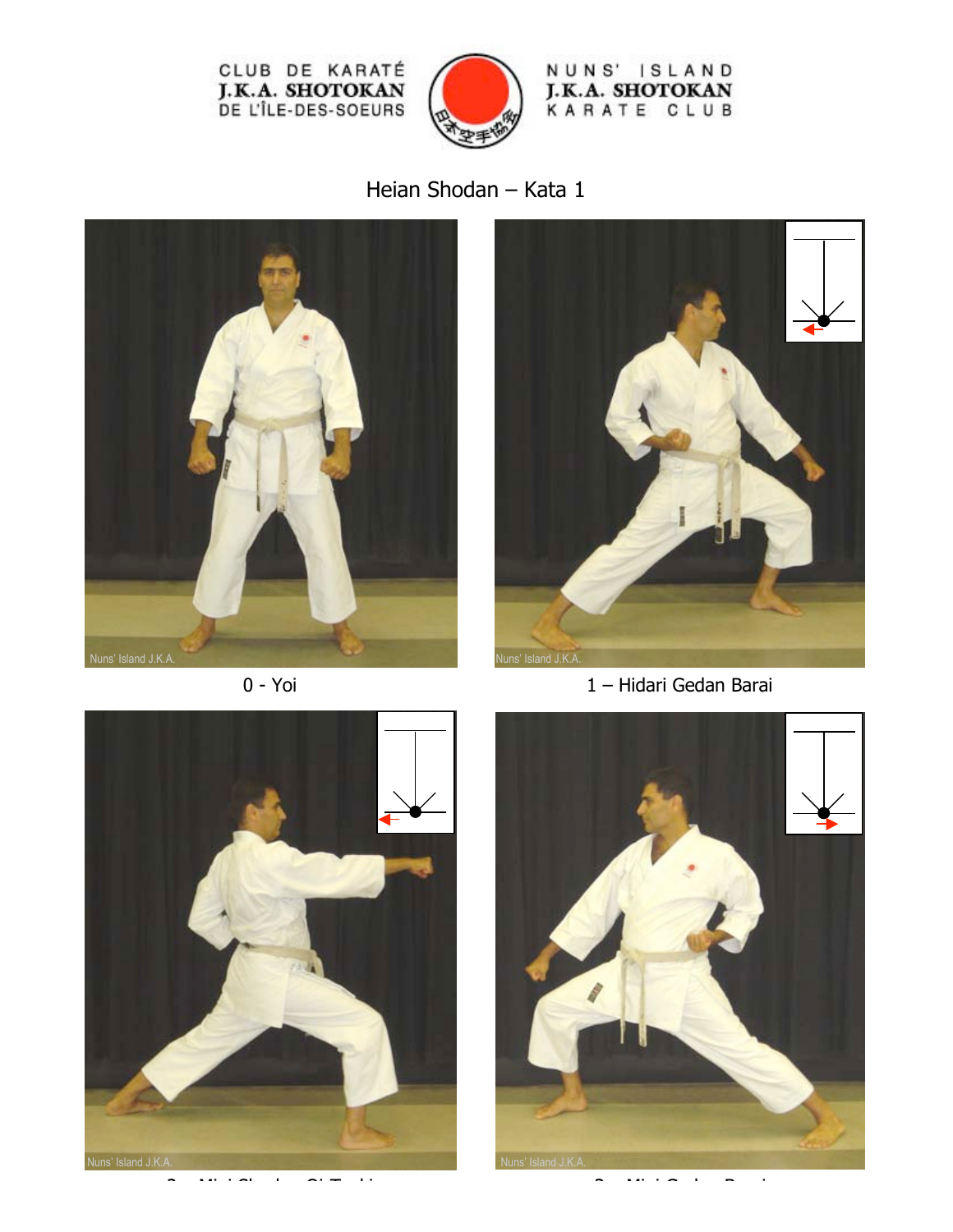

## NUNS' ISLAND J.K.A. SHOTOKAN KARATE CLUB



4 – Migi Chudan Tate-Mawashi Kensui Uchi 5 – Hidari Chudan Oi-Tzuki







6 – Hidari Gedan Barai 7 – Migi Jodan Age-Uke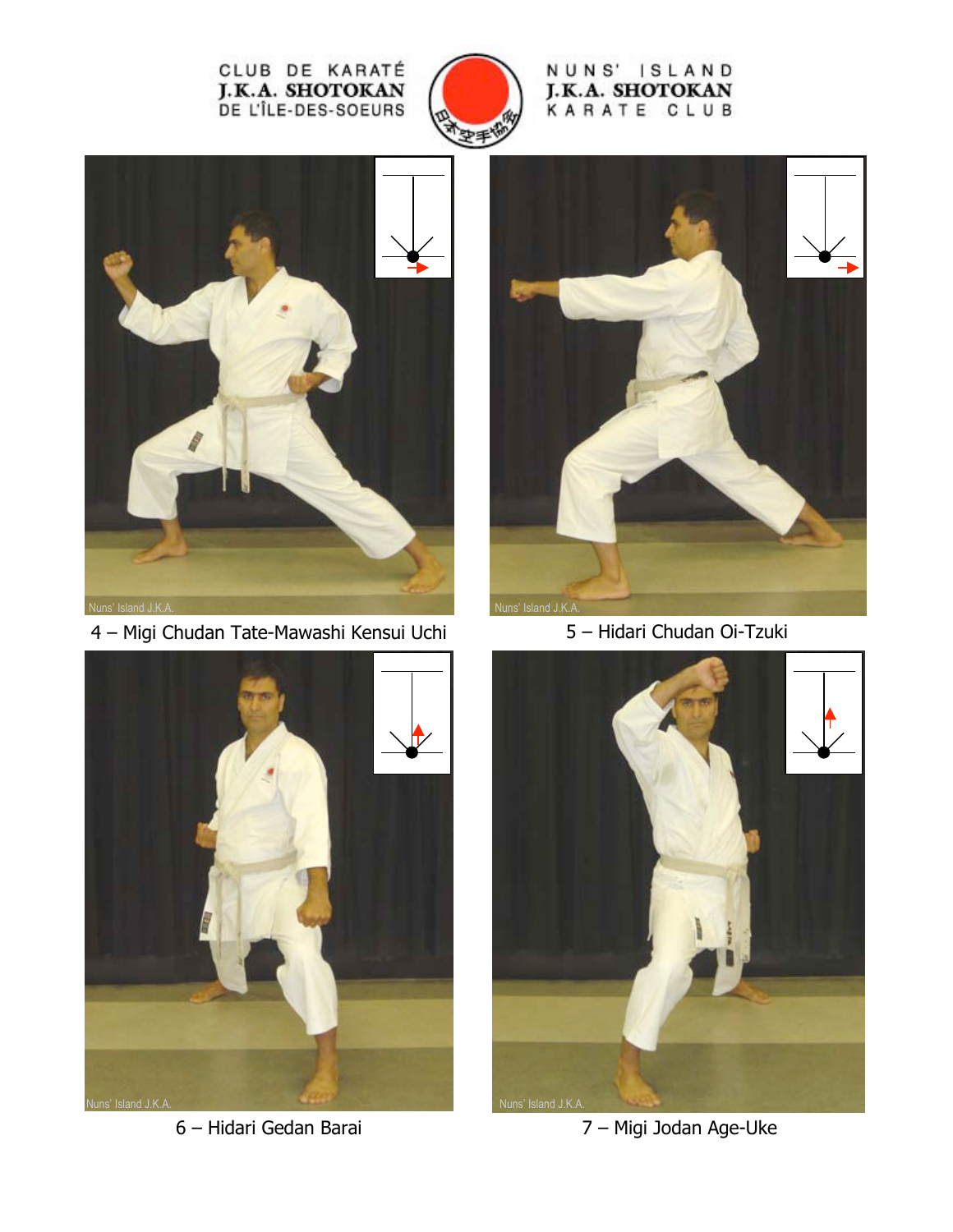

NUNS' ISLAND J.K.A. SHOTOKAN KARATE CLUB



8 – Hidari Jodan Age-Uke 9 – Migi Jodan Age-Uke







10 – Hidari Gedan Barai 11 – Migi Chudan Oi-Tzuki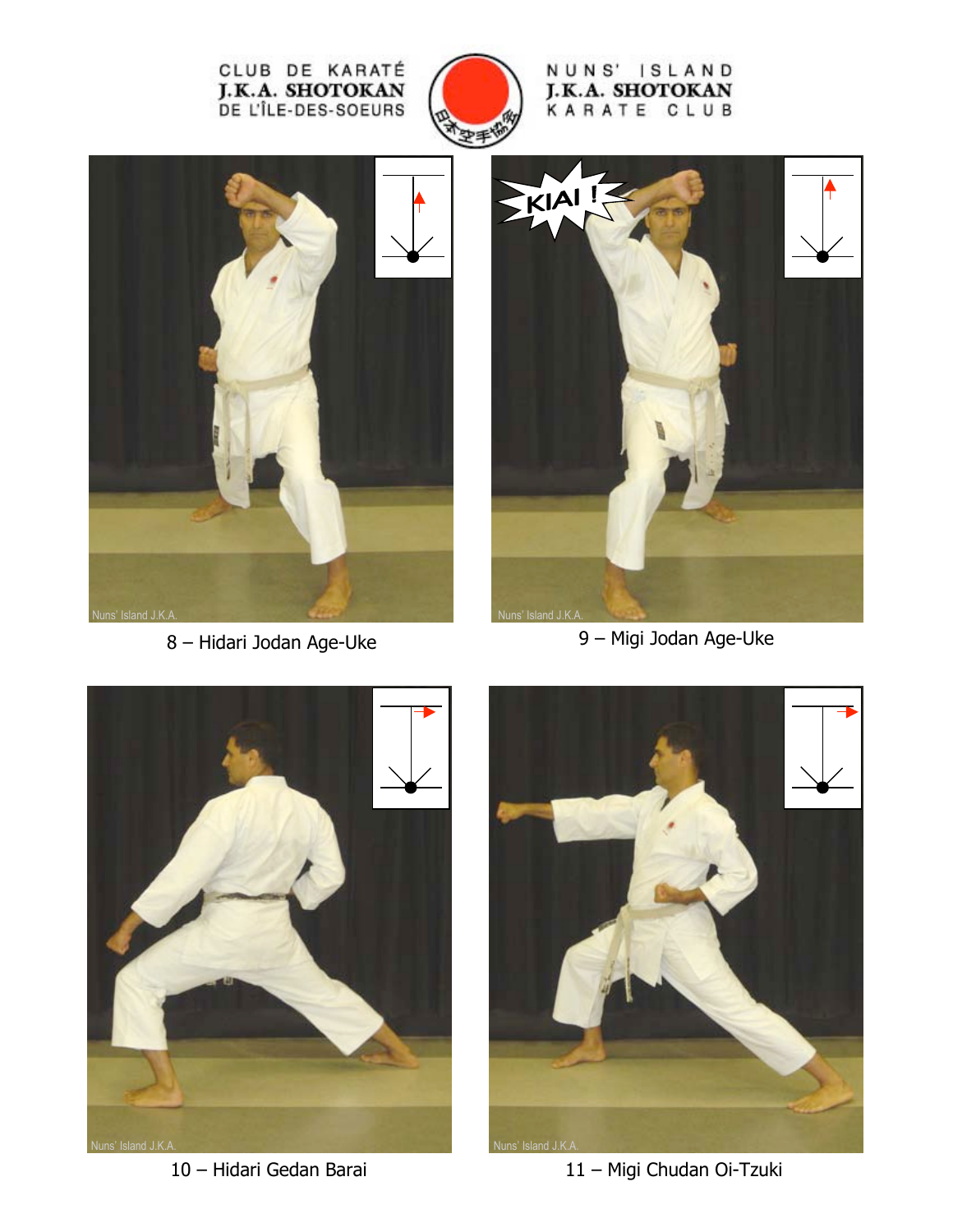

NUNS' ISLAND J.K.A. SHOTOKAN KARATE CLUB





12 – Migi Gedan Barai 13 – Hidari Chudan Oi-Tzuki







14 – Hidari Gedan Barai 15 – Migi Chudan Oi-Tzuki 16 – Hidari Chudan Oi-Tzuki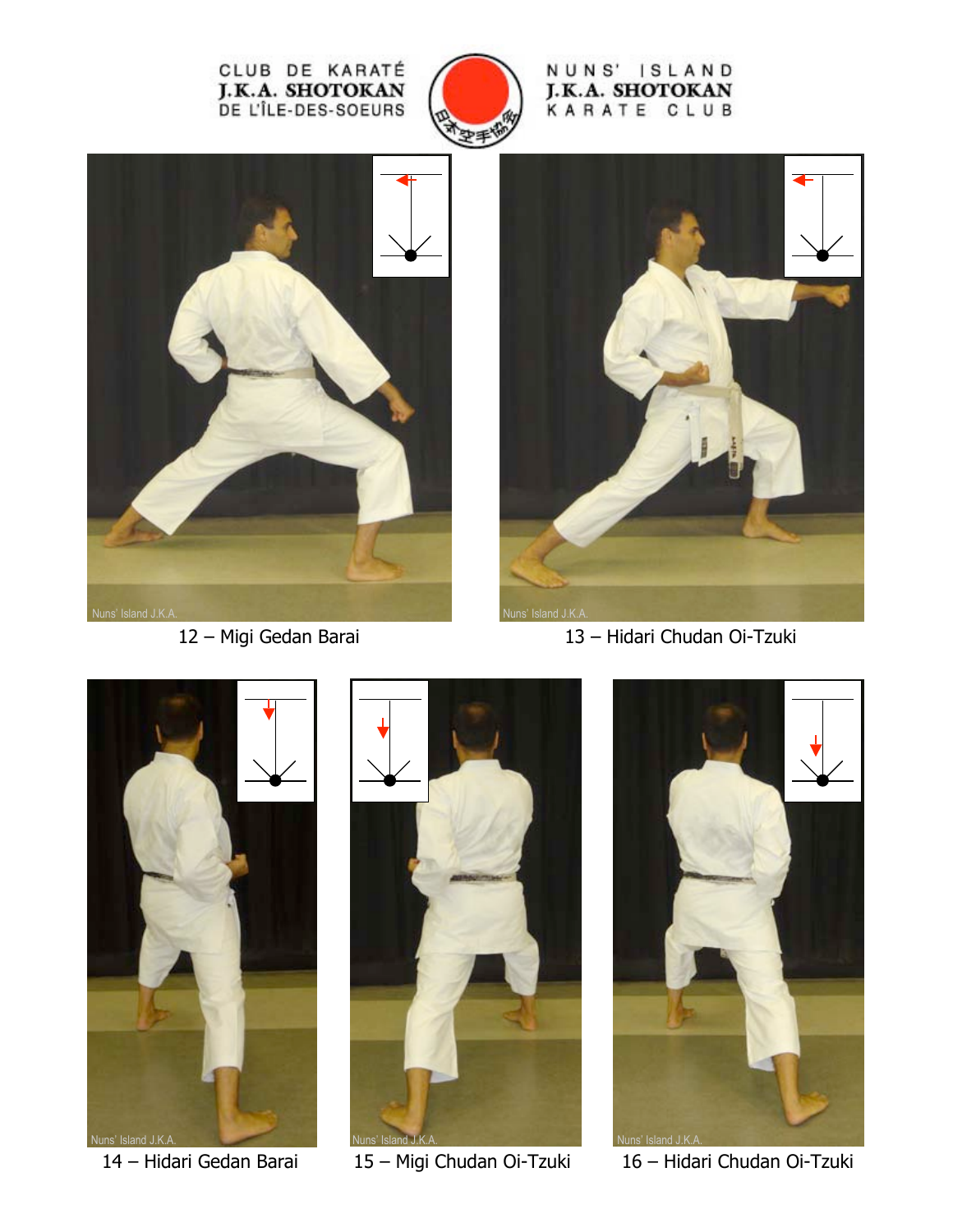

NUNS' ISLAND J.K.A. SHOTOKAN KARATE CLUB



17 – Migi Chudan Oi-Tzuki 18 – Hidari Shuto-Uke





19 – Hidari Chudan Shuto-Uke 20 – Migi Chudan Shuto-Uke